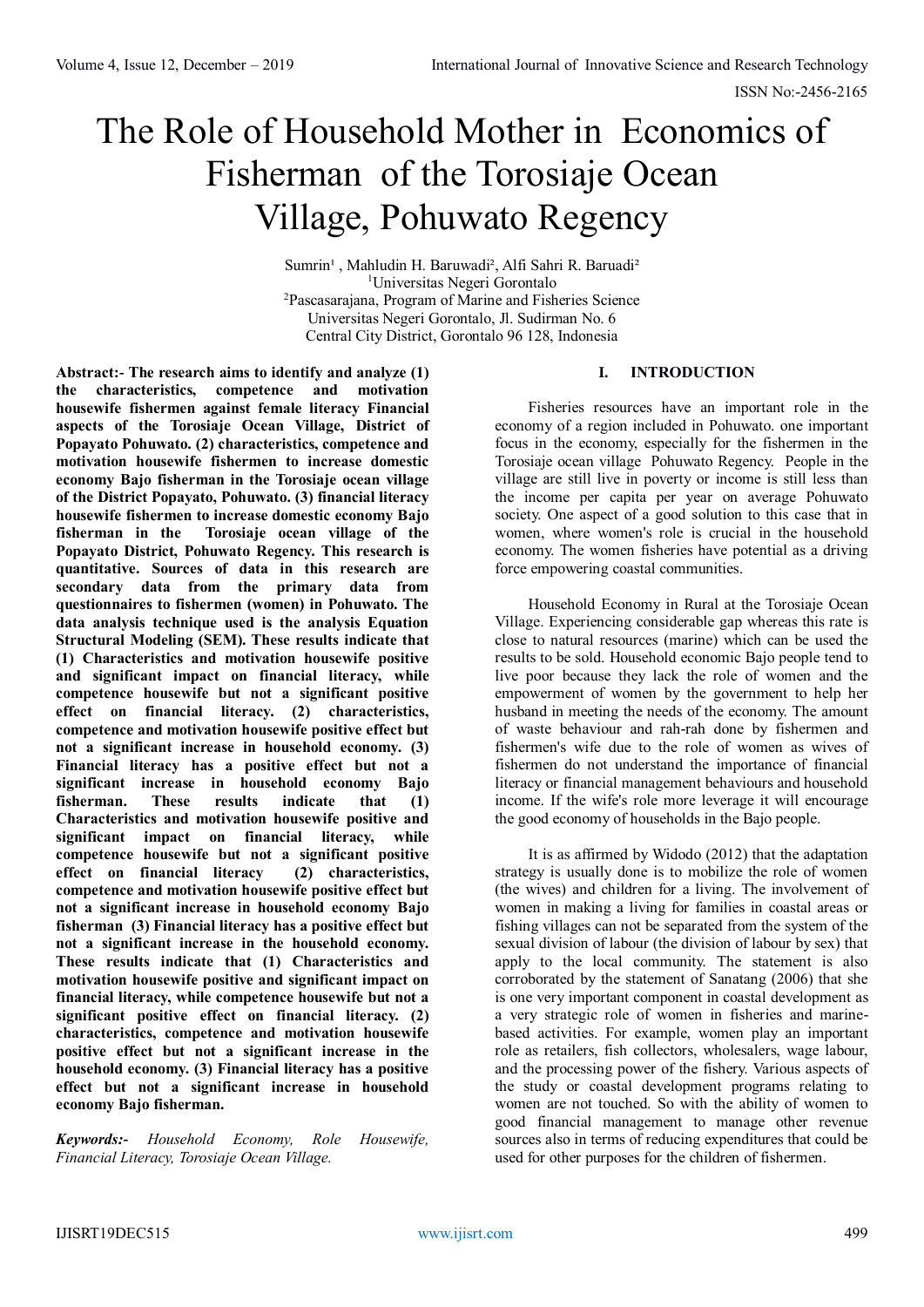Increased household economy fishermen can be influenced by the behaviour of financial literacy or financial management of fishing, in this case, be a major task for the fisherman's wife. Both of these aspects can develop with the efforts that the fundamental factors such as the characteristics of the fisherman's wife made up of education and experience then competence consists of knowledge and skills and motivation can be described fisherman's wife who desires to obtain specific needs. These three aspects have an important role because if it is not maximized then good financial literacy and family economic improvement will not mean it will even run into obstacles.

Characteristics of fishermen and fisherman's wife who still need to be improved through the government's role and the role of academia in the context of community service. It can be seen from the experience of the Bajo tribe who worked as fishermen have not been able to make a good business expansion in fishing and inadequate levels of education. From the aspect of which is still minimal competence in the use of technology even still sceptical of fisheries technology because of concerns over local wisdom without wanting to combine the use of technology. Then of motivation is still a lack of motivation to develop the business by establishing an institutional fishing or fishing partnership with various parties.

To characteristics can be seen that women's education is more dominant Bajo fishermen that educated elementary school (SD), or more than 60% of women. Then for competence is still not as optimal as the knowledge and skills of women who rarely get the stimulus from government and academia in community service.

Based on the above, then pour the formulation title that the author of this article is "The Role of Women At Home Economics Bajo Fishermen at Torosiaje Ocean Village, Popayato District. Gorontalo Province.

# **II. MATERIALS AND METHODS**

## *The Location and Time of the Study*

The location was used as an object of research is the village of the Torosiaje Ocean Village. This study will be carried out during the month  $\pm$  3 from April 2019 until July 2019. The objective of this research was the wife of a fisherman. Analysis of the data include:

## *Descriptive Analysis*

The descriptive analysis in the form of respondents using the comparison of the actual score and the ideal score.

## *Analysis of Structural Equation Modeling (SEM)*

*Structural Equation Modeling* (SEM) is a combination of two statistical methods, the integral is factor analysis (factor analysis) developed in psychology and psychometrics and simultaneous equation model (simultaneous equation modelling) developed in econometrics (Ghozali, 2014).

## **III. RESULT**

## *Descriptive Statistics*

Descriptive analysis of each of the variables is as follows:

## *Variable Characteristics Housewife*

Housewife characteristics can be presented in the following table:

| No.     |          |       |               | Indicators score |       | Criteria      |        |        |  |
|---------|----------|-------|---------------|------------------|-------|---------------|--------|--------|--|
|         | Currents | Ideal | $\frac{0}{0}$ | Currents         | Ideal | $\frac{0}{0}$ | item   | Ind    |  |
| $X1-1$  | 469      | 585   | 80.17%        |                  |       |               | Enough |        |  |
| $X1-2$  | 452      | 585   | 77.26%        | 1,359            | 1,755 | 77.44%        | Enough | Enough |  |
| $X1-3$  | 438      | 585   | 74.87%        |                  |       |               | Enough |        |  |
| $X1-4$  | 416      | 585   | 71.11%        | 1,676            | 2,340 | 71.62%        | Enough | Enough |  |
| $X1-5$  | 404      | 585   | 69.06%        |                  |       |               | Enough |        |  |
| $X1-6$  | 419      | 585   | 71.62%        |                  |       |               | Enough |        |  |
| $X1-7$  | 437      | 585   | 74.70%        |                  |       |               | Enough |        |  |
| $X1-8$  | 436      | 585   | 74.53%        |                  |       |               | Enough |        |  |
| $X1-9$  | 423      | 585   | 72.31%        | 1,282            | 1,755 | 73.05%        | Enough | Enough |  |
| $X1-10$ | 423      | 585   | 72.31%        |                  |       |               | Enough |        |  |
| Total   | 4.317    | 5,850 | 73.79%        | Enough           |       |               |        |        |  |

Table 1:- Respondents Answer Characteristics Analysis Variable Housewife

Based on the table above it can be seen that the characteristic variable housewife lies in the criteria is "enough" with a score of 73.79%. This shows that the housewife at Bajo Village Torosiaje Marine District of Popayato Pohuwato have characteristics in terms of age, education and experience are not so qualified that these characteristics will still have to be addressed by increasing

the capacity of skills and technical knowledge regarding fishing, The crucial aspect to note that the level of education and experience of fishermen to fishing.

## *Variable Competence Housewife*

Variable housewife Competence can be presented in the following table: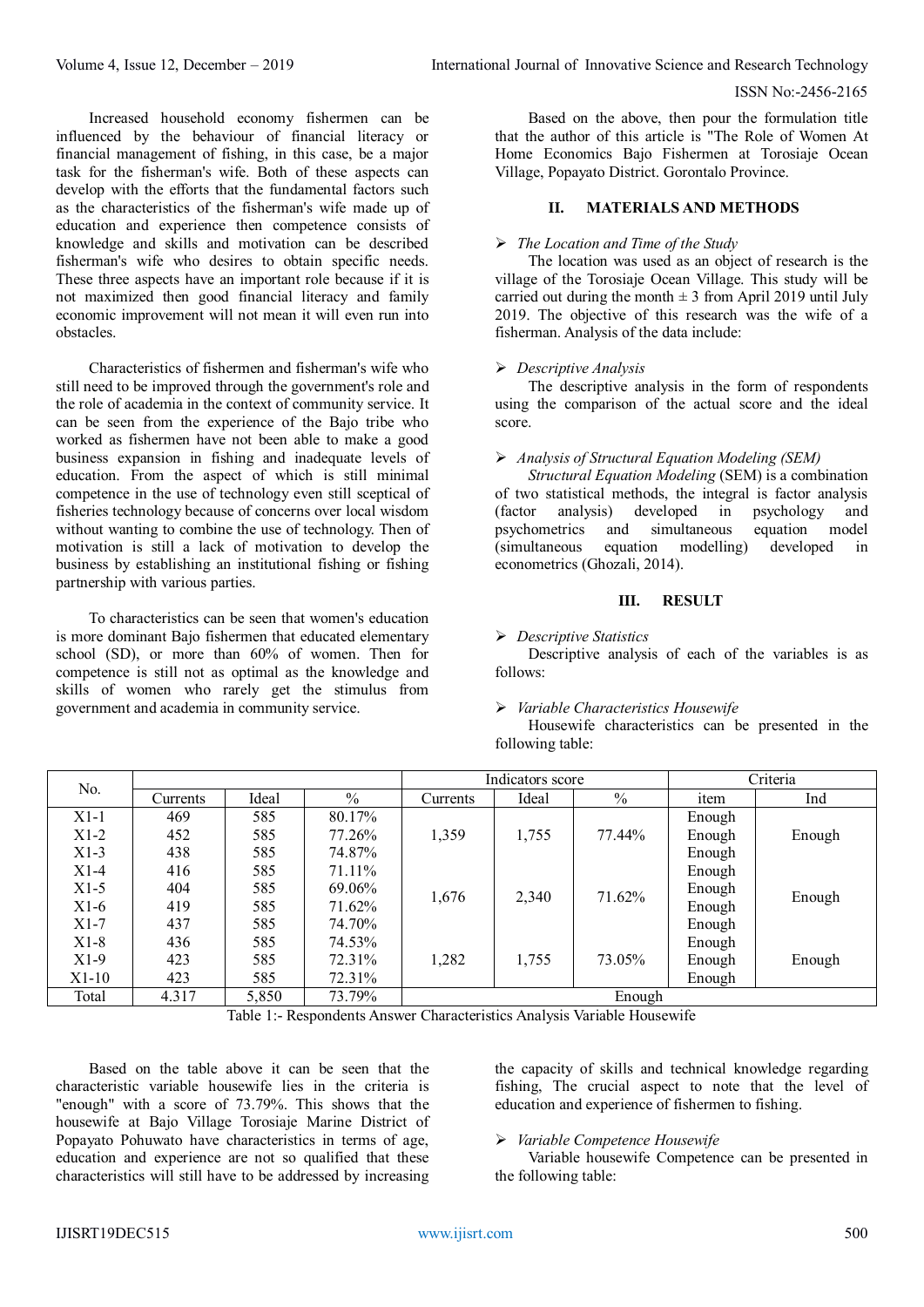| No.     |          |       |        |          | Indicators score | Criteria      |        |        |
|---------|----------|-------|--------|----------|------------------|---------------|--------|--------|
|         | Currents | Ideal | $\%$   | Currents | Ideal            | $\frac{0}{0}$ | item   | Ind    |
| $X2-1$  | 456      | 585   | 77.95% | 894      | 1,170            | 76.41%        | Enough |        |
| $X2-2$  | 438      | 585   | 74.87% |          |                  |               | Enough | Enough |
| $X2-3$  | 430      | 585   | 73.50% | 839      | 1,170            | 71.71%        | Enough |        |
| $X2-4$  | 409      | 585   | 69.91% |          |                  |               | Enough | Enough |
| $X2-5$  | 422      | 585   | 72.14% | 848      | 1,170            | 72.48%        | Enough | Enough |
| $X2-6$  | 426      | 585   | 72.82% |          |                  |               | Enough |        |
| $X2-7$  | 431      | 585   | 73.68% | 856      | 1,170            | 73.16%        | Enough |        |
| $X2-8$  | 425      | 585   | 72.65% |          |                  |               | Enough | Enough |
| $X2-9$  | 419      | 585   | 71.62% | 856      | 1,170            | 73.16%        | Enough |        |
| $X2-10$ | 437      | 585   | 74.70% |          |                  |               | Enough | Enough |
| Total   | 4,293    | 5,850 | 73.38% |          |                  | Enough        |        |        |

Table 2:- Analysis of Respondents Competence Variable Housewife

Based on the table above it can be seen that the housewife competence lies in the criteria is "enough" with a score of 73.38%. This indicated that the housewives in the village of Bajo at Sea Torosiaje District of Popayato Pohuwato have capabilities that still need to be addressed to obtain maximum results in fishing effort.

*Motivational Variables Housewife*

Variable housewife Motivation can be presented in the following table:

| No.     |          |       |        | Indicators score |       |        | Criteria |        |
|---------|----------|-------|--------|------------------|-------|--------|----------|--------|
|         | Currents | Ideal | $\%$   | Currents         | Ideal | $\%$   | item     | Ind    |
| $X3-1$  | 455      | 585   | 77.78% |                  |       |        | Enough   |        |
| $X3-2$  | 449      | 585   | 76.75% |                  |       |        | Enough   |        |
| $X3-3$  | 432      | 585   | 73.85% | 2,634            | 3.510 | 75.04% | Enough   | Enough |
| $X3-4$  | 437      | 585   | 74.70% |                  |       |        | Enough   |        |
| $X3-5$  | 424      | 585   | 72.48% |                  |       |        | Enough   |        |
| $X3-6$  | 437      | 585   | 74.70% |                  |       |        | Enough   |        |
| $X3-7$  | 424      | 585   | 72.48% |                  |       |        | Enough   |        |
| $X3-8$  | 429      | 585   | 73.33% | 1,743            |       | 74.49% | Enough   | Enough |
| $X3-9$  | 451      | 585   | 77.09% |                  | 2,340 | Enough |          |        |
| $X3-10$ | 439      | 585   | 75.04% |                  |       |        | Enough   |        |
| Total   | 4.377    | 5,850 | 74.82% | Enough           |       |        |          |        |

Table 3:- Analysis of Respondents Variable Housewife Motivation.

Based on the table above it can be seen that the housewife motivation lies insufficient criteria with a score of 74.82%. This shows that the fishermen in the village of Bajo at Sea Torosiaje District of Popayato Pohuwato have a high spirit in managing finances and income as a fisherman husband. High motivation of a housewife whose husband works as a fisherman will be increased in line with for example the wishes of the housewife helping the family economy.

# *Variable Financial Literacy*

*Financial literacy* can be presented in the following table:

| No.    |          |       |               |          | Indicators score |                 |        | Criteria |  |
|--------|----------|-------|---------------|----------|------------------|-----------------|--------|----------|--|
|        | Currents | Ideal | $\frac{0}{0}$ | Currents | Ideal            | $\frac{0}{0}$   | item   | Ind      |  |
| $Z-1$  | 467      | 585   | 79.83%        |          |                  |                 | Enough |          |  |
| $Z-2$  | 438      | 585   | 74.87%        | 1,343    | 1,755            | 76.52%          | Enough | Enough   |  |
| $Z-3$  | 438      | 585   | 74.87%        |          |                  |                 | Enough |          |  |
| Z-4    | 423      | 585   | 72.31%        |          |                  |                 | Enough |          |  |
| $Z-5$  | 434      | 585   | 74.19%        | 1.279    | 1,755            | 72.88%          | Enough | Enough   |  |
| $Z-6$  | 422      | 585   | 72.14%        |          |                  |                 | Enough |          |  |
| $Z-7$  | 440      | 585   | 75.21%        | 869      |                  | 1,170<br>74.27% | Enough |          |  |
| $Z-8$  | 429      | 585   | 73.33%        |          |                  |                 | Enough | Enough   |  |
| $Z-9$  | 431      | 585   | 73.68%        | 849      |                  | 72.56%          | Enough |          |  |
| $Z-10$ | 418      | 585   | 71.45%        |          | 1,170            |                 | Enough | Enough   |  |
| Total  | 4,340    | 5,850 | 74.19%        | Enough   |                  |                 |        |          |  |

Table 4:- Analysis of Financial Literacy Variable Respondents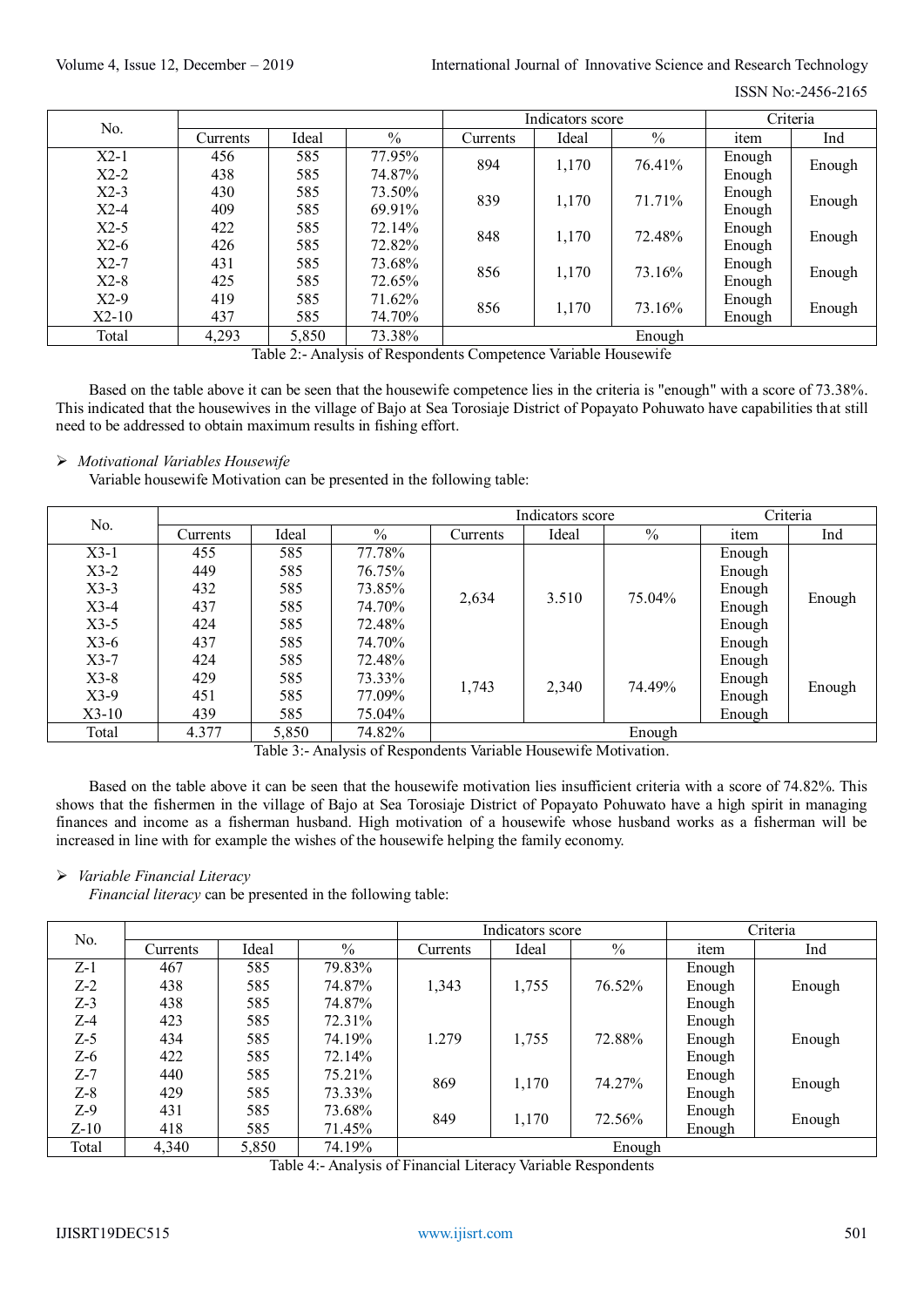#### Volume 4, Issue 12, December – 2019 **International Journal of Innovative Science and Research Technology**

ISSN No:-2456-2165

Based on the table above it can be seen that the Financial literacy lies in the criteria is "enough" with a score of 74.19%. This indicated that the housewives have control over all kinds of income and expense that can be used for things that are needs compared to desire. Still lies insufficient criteria because many fishermen sometimes spend revenues to buy liquor or anything else that is not for the family's needs.

#### *Variable Increase in the Household Economy*

Increased domestic economy can be presented in the following table:

| No.    |          |       |        | Indicators score |       |        | Criteria |        |
|--------|----------|-------|--------|------------------|-------|--------|----------|--------|
|        | Currents | Ideal | $\%$   | Currents         | Ideal | $\%$   | item     | Ind    |
| $Y-1$  | 443      | 585   | 75.73% | 863              | 1,170 |        | Enough   |        |
| $Y-2$  | 420      | 585   | 71.79% |                  |       | 73.76% | Enough   | Enough |
| $Y-3$  | 426      | 585   | 72.82% | 851              | 1,170 | 72.74% | Enough   |        |
| $Y-4$  | 425      | 585   | 72.65% |                  |       |        | Enough   | Enough |
| $Y-5$  | 429      | 585   | 73.33% | 429              | 585   | 73.33% | Enough   | Enough |
| Y-6    | 429      | 585   | 73.33% | 429              | 585   | 73.33% | Enough   | Enough |
| $Y-7$  | 431      | 585   | 73.68% | 431              | 585   | 73.68% | Enough   | Enough |
| $Y-8$  | 440      | 585   | 75.21% | 871              | 1,170 | 74.44% | Enough   |        |
| $Y-9$  | 431      | 585   | 73.68% |                  |       |        | Enough   | Enough |
| $Y-10$ | 423      | 585   | 72.31% | 423              | 585   | 72.31% | Enough   | Enough |
| Total  | 4.297    | 5,850 | 73.45% |                  |       | Enough |          |        |

Table 5:- Analysis of Respondents Variables Domestic Economic Improvement

Based on the table above it can be seen that the increase in the household economy lies insufficient criteria with a score of 73.45%. This shows that the domestic economy of the fishing village of Torosiaje District of Popayato Pohuwato relatively not so good because it is still below the per capita income in Pohuwato. This is because of the lifestyle and things that have not been able to be maximized by fishermen Bajo tribe. The welfare level will

increase when the fishermen were able to maintain the stability of the caught fish and save expenses which are not necessary.

#### *Data Analysis Results*

Results of the testing are presented in the form of structural drawings as follows:



Fig 1:- Results of Data Analysis Equation Structural Modeling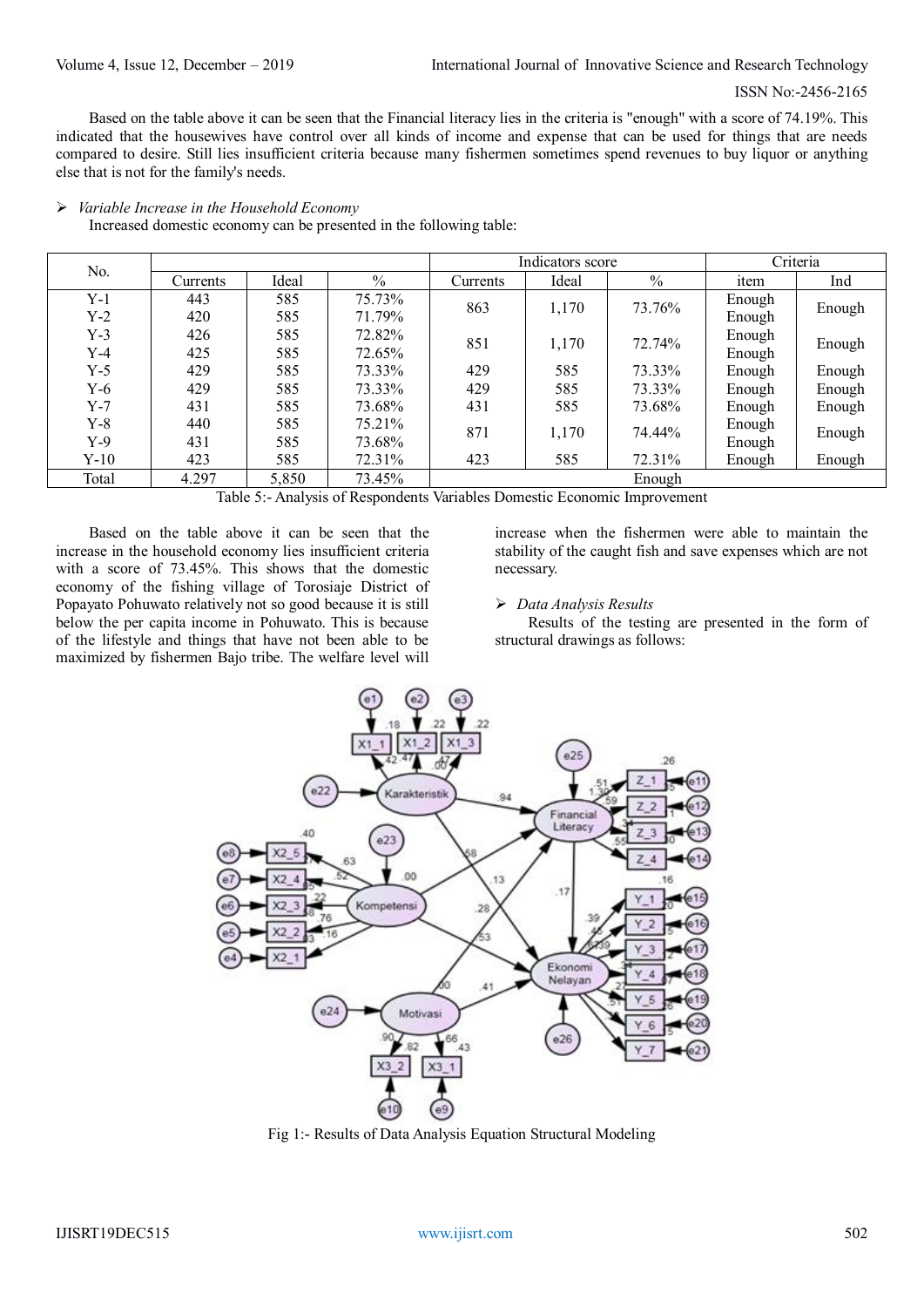## *Hypothesis Test*

Results of testing the hypothesis in this study are shown in the following table:

| No.                                         | variables                                    | $\beta$ value |       | P-Value    |  |  |  |  |  |
|---------------------------------------------|----------------------------------------------|---------------|-------|------------|--|--|--|--|--|
|                                             | $X1 \geq Z$                                  | 0831          | 2,504 | $0012**$   |  |  |  |  |  |
| 2                                           | $X2 \geq Z$                                  | 2,220         | 1,383 | $0.167$ ns |  |  |  |  |  |
| 3                                           | $X3 \geq Z$                                  | 0100          | 2,146 | $0032**$   |  |  |  |  |  |
| 4                                           | $X1 \rightarrow Y$                           | 0094          | 0349  | 0.727ns    |  |  |  |  |  |
| 5                                           | $X2 \rightarrow Y$                           | 1,612         | 1,086 | 0.277ns    |  |  |  |  |  |
| 6                                           | $X3 \rightarrow Y$                           | 0114          | 1,845 | $0.065$ ns |  |  |  |  |  |
| $\mathcal{I}$                               | $Z \rightarrow Y$                            | 0134          | 0307  | $0759$ ns  |  |  |  |  |  |
| 8                                           | $X1 \geq Z \geq Y$                           |               | 0.283 | $0,388$ ns |  |  |  |  |  |
| 9                                           | $X2 \geq Z \geq Y$                           |               | 0.245 | $0.403$ ns |  |  |  |  |  |
| 10                                          | $X3 - Z > Y$                                 |               | 0.277 | $0.391$ ns |  |  |  |  |  |
| <sup>ns</sup> not Significant               |                                              |               |       |            |  |  |  |  |  |
| * Significant at the 0.1 level (2-tailed)   |                                              |               |       |            |  |  |  |  |  |
| ** Significant at the 0:05 level (2-tailed) |                                              |               |       |            |  |  |  |  |  |
|                                             | *** Significant at the 0:01 level (2-tailed) |               |       |            |  |  |  |  |  |

Table 6:- Results of Hypothesis Testing

Results of testing the hypothesis in this study both the effect of directly or indirectly influence can be described as follows:

*A. The Influence of the Characteristics of Housewives Fishermen against Financial Literacy* 

Values obtained Tukey t-test value of 2,504 that the significant value of the characteristics of housewives  $(0,012)$  is smaller than the probability value of 0.05. It can be concluded that characteristics housewife positive and significant impact on the financial literacy Torosiaje Bajo at Sea Village District of Popayato Pohuwato. The results of a positive coefficient indicate that the better the characteristics of fishing especially housewife in a fishing family Similarly it will be wiser in the financial management of fishing families in the village of Bajo Torosiaje District of Popayato Pohuwato Sea.

#### *B. Influence Housewife Competence Fishermen against Financial Literacy*

Values obtained Tukey t-test value of 1.383 which is the significant value of competence housewife (0.167) is greater than the probability value of 0.05. It can be concluded that housewife competence but not a significant positive effect on financial literacy in the village of Bajo Torosiaje District of Popayato Pohuwato Sea. The results showed that the positive coefficient competent fishermen families will be better the behaviour of their financial management to fulfil the needs and desires that are beneficial to buy a fishing family in the village of Bajo Torosiaje District of Popayato Pohuwato Sea.

## *C. Housewife Motivation Influence Fishermen to Financial Literacy*

Values obtained Tukey t-test value of 2.146 which is the value of the significance of motivation housewife (0,032) is smaller than the probability value of 0.05. It can be concluded that motivation housewife positive and significant impact on the financial literacy Torosiaje Bajo at Sea Village District of Popayato Pohuwato. Positive

coefficient results showed that the higher the motivation of a housewife in a family of fishermen it will be wiser nor are they in a routine set of revenues and expenditures for the needs of families.

*D. The Influence of the Characteristics of Housewives Fishermen against Fishermen Household Economic Improvement*

Values obtained Tukey t-test value of 0.349 which is the significant value of the characteristics of housewives (0.727) is greater than the probability value of 0.05. It can be concluded that housewife characteristic but not a significant positive effect on the improvement of domestic economy Bajau fisherman in the village of the District Sea Popayato Torosiaje Pohuwato. The results of a positive coefficient indicate that the better the characteristics of fishing evidenced from the productive age, good education and experience that qualified the more optimal the level of economic welfare Bajo fisherman families.

# *E. Influence Housewife Competence Fishermen against Fishermen Household Economic Improvement*

Values obtained Tukey t-test value of 1.086 which is the significant value of competence housewife (0.277) is greater than the probability value of 0.05. It can be concluded that the competence housewife positive effect but not a significant increase in household economy Bajau fisherman in the village of the District Sea Popayato Torosiaje Pohuwato. The results showed that the positive coefficient competent fishing families, the higher the level of the household economy of the fishing village of Bajo at Sea Torosiaje District of Popayato Pohuwato.

#### *F. Influence Housewife Motivation Fishermen against Fishermen Household Economic Improvement*

Values obtained Tukey t-test value of 1.845 which is the value of the significance of motivation housewife (0.065) is greater than the probability value of 0.05. It can be concluded that the motivation housewife positive effect but not a significant increase in household economy Bajau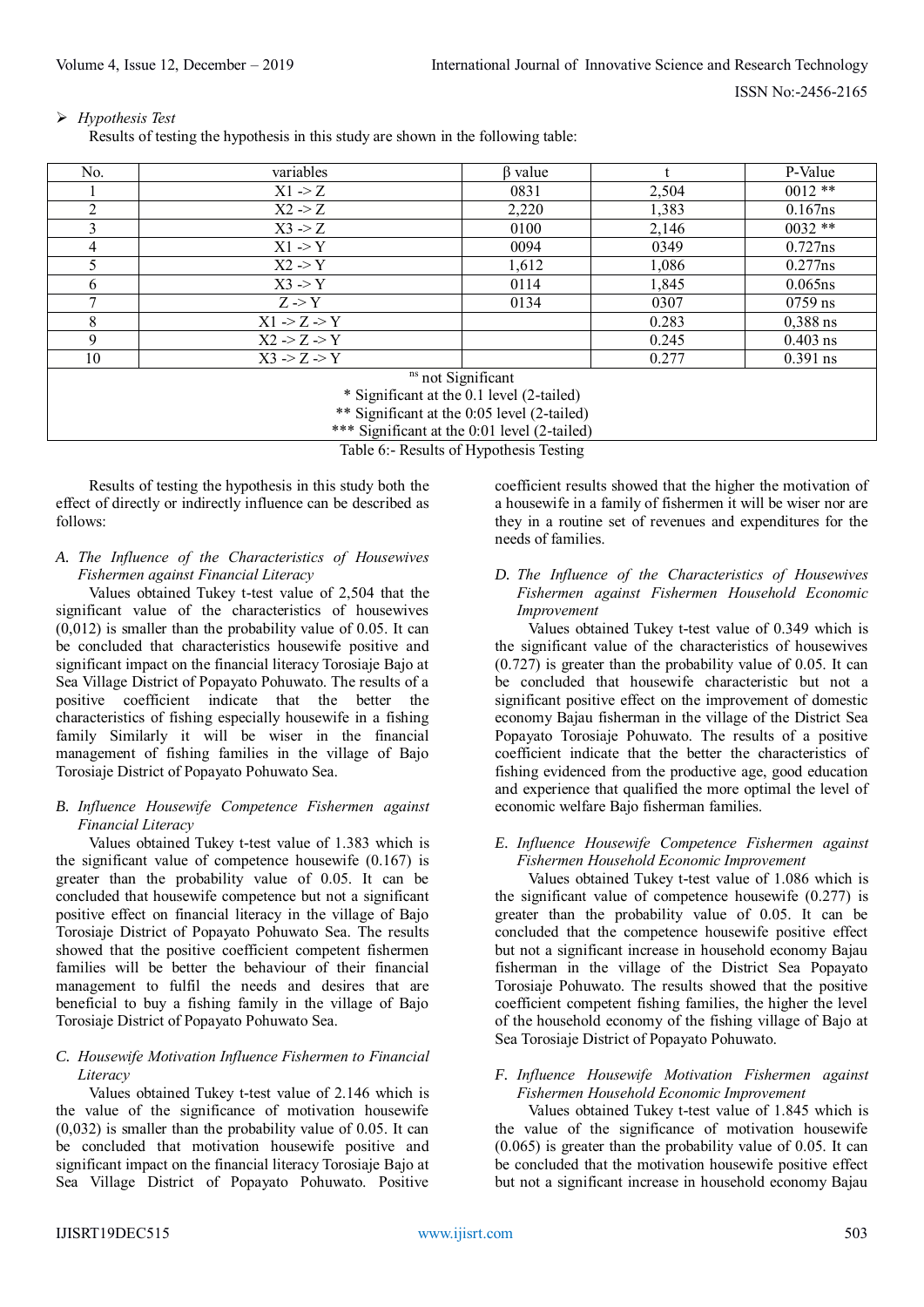fisherman in the village of the District Sea Popayato Torosiaje Pohuwato. Positive coefficient results showed that the higher the motivation of a housewife in a family of fishermen will increase the level of the fishing economy in the fulfilment of their needs for the welfare of fishermen in the village of Bajo Torosiaje District of Popayato Pohuwato Sea.

## *G. Effect of Increased Financial Literacy to Household Economy Fishermen*

Values obtained Tukey t-test value of 0.307 which is the value of a financial literacy significance (0.759) is greater than the probability value of 0.05. It can be concluded that *financial literacy* positive effect but not a significant increase in household economy Bajau fisherman in the village of the District Sea Popayato Torosiaje Pohuwato. The results showed that the positive coefficient wise fisherman family financial management and expenditure obtained is used it will be higher the economy and welfare of the fishermen who conduct fishing activities in the village of the District Sea Popayato Torosiaje Pohuwato.

## *H. Characteristics Housewife Influence through Financial Literacy to Increase Domestic Economy Fishermen*

Based on the analysis and calculation of the Sobel approach Zhitung value of 0.283 was found that the value of the significance of the characteristics of housewives through a financial literacy (0,388) is greater than the probability value of 0.05. It can be concluded that housewife characteristics through a financial literacy but not a significant positive effect on the improvement of the domestic economy in the Bajo fishermen in the village of the District Sea Popayato Torosiaje Pohuwato. This shows that financial literacy can not afford to improve the link between the characteristics of a housewife with an increase in the household economy in the Bajo fishermen in the village of the District Sea Popayato Torosiaje Pohuwato.

#### *I. Competence Housewife Influence through Financial Literacy to Increase Domestic Economy Fishermen*

Based on the analysis and calculation of the Sobel approach Zhitung value of 0.245 was found that significant value housewife competence through financial literacy (0.403) is greater than the probability value of 0.05. It can be concluded that the competence of housewife through a financial literacy but not a significant positive effect on the improvement of the domestic economy in the Bajo fishermen in the village of the District Sea Popayato Torosiaje Pohuwato. This shows that financial literacy can not afford to improve the link between competence housewife with an increase in the household economy in the Bajo fishermen in the village of the District Sea Popayato Torosiaje Pohuwato.

#### *J. Motivation Housewife Influence through Financial Literacy to Increase Domestic Economy Fishermen*

Based on the analysis and calculation of the Sobel approach Zhitung value of 0.277 was found that significant value housewife motivation through financial literacy (0.391) is greater than the probability value of 0.05. It can

be concluded that the motivation housewives through a financial literacy but not a significant positive effect on the improvement of the domestic economy in the Bajo fishermen in the village of the District Sea Popayato Torosiaje Pohuwato. This shows that financial literacy can not afford to improve the link between motivation housewife with an increase in the household economy in the Bajo fishermen in the village of the District Sea Popayato Torosiaje Pohuwato.

## **IV. DISCUSSION**

## *The Influence of the Characteristics, Competence and Motivation Housewife Fishermen on Aspects Financial Literacy*

The test results showed that the characteristics of the housewife positive and significant impact on the financial literacy Torosiaje Bajo at Sea Village District of Popayato Pohuwato. The results of a positive coefficient indicate that the better the characteristics of fishing especially housewive in a fishing family Similarly it will be wiser in the financial management of fishing families in the village of Bajo Torosiaje District of Popayato Pohuwato Sea. Competence is an individual capacity to perform various tasks in a job. For the competence found that competence housewife but not a significant positive effect on financial literacy. Results regarding the motivation of fishermen and fisherman's wife were found that the motivation Bajo housewife positive and significant impact on financial literacy. Positive coefficient results showed that the higher the motivation of a housewife in a family of fishermen it will be wiser nor are they in a routine set of revenues and expenditures for the needs of families.

90% stated that they need literacy on the formation of a joint venture (KUB) fishing and how to develop the business groups. 92, 5% Fishermen need of literacy regarding procedures for accessing venture capital and venture capital and 85% stating that they need knowledge managing the money, the financial allocation plan and saving the correct procedure.

## *The Influence of the Characteristics, Competence and Motivation Housewife Fishermen against Fishermen Household Economic Improvement*

The test results on this subject are found that the characteristics of the housewife positive effect but not a significant increase in household economy Bajau fisherman in the village of the District Sea Popayato Torosiaje Pohuwato. The results of a positive coefficient indicate that the better the characteristics of fishing evidenced from the productive age, Good education and a qualified experience the more optimal the level of economic welfare Bajo fisherman families. Then the results of the analysis found that the indirect effect that the characteristics of housewives through a financial literacy but not a significant positive effect on the improvement of the domestic economy.